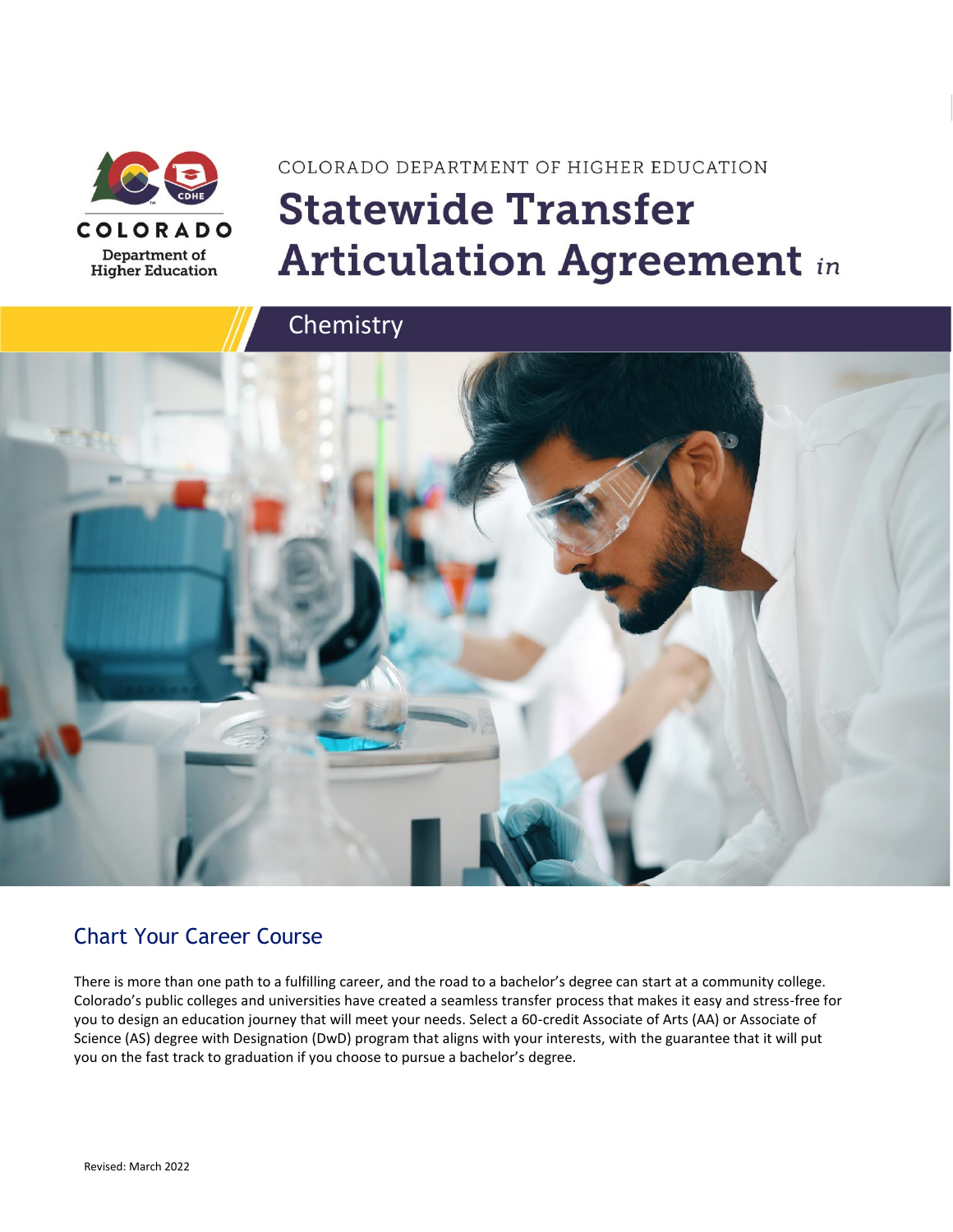## Introduction

From the shampoo we wash our hair with to the pest control products used in the fields where our food is grown, the work of chemists is a part of our daily lives in a multitude of ways. Chemistry is the study of different types of matter and how they interact with one another to create new substances. If you enjoy coming up with theories and testing them, a Chemistry program will give you the tools to turn your interest in experimentation into a career path. In addition to learning chemical principles and processes in the classroom, you will spend time in the lab, developing methods for how to ask the right questions, identify patterns, draw conclusions, and solve problems. A Chemistry degree can be applied to careers in several fields, including chemical engineering, pharmacy, environmental science, agriculture, and engineering

An associate degree in Chemistry can be the first step toward many professional roles, including food chemist, pharmaceutical sales representative, quality control manager, and toxicologist. This degree is transferable to universities offering a bachelor's degree in Chemistry.

The first year of a Chemistry program will include math and English courses to meet general education requirements. The completion of introductory math and English courses in your first year is proven to greatly increase the likelihood of crossing the graduation stage, boosting your momentum along the academic pathway you select. Other general education courses on your pathway will cover topics in Arts and Humanities, History, Social and Behavioral Sciences, and Natural and Physical Sciences.

Program-specific courses may begin as soon as your first semester. These courses will become more advanced as you move along your degree pathway. Through this sequence of courses, your knowledge of chemical processes and experimentation practices will grow and deepen. Coursework will include Calculus, Calculus-Based Physics, and Organic Chemistry. After completing a 60-credit associate degree, your degree pathway can continue with guaranteed transfer to a college that offers bachelor's degrees.

#### **Degree Pathway Knowledge & Skills**

- Chemical processes
- Observation skills
- Experimentation methods
- Laboratory safety
- Math skills
- Critical thinking
- Problem solving
- **Collaboration**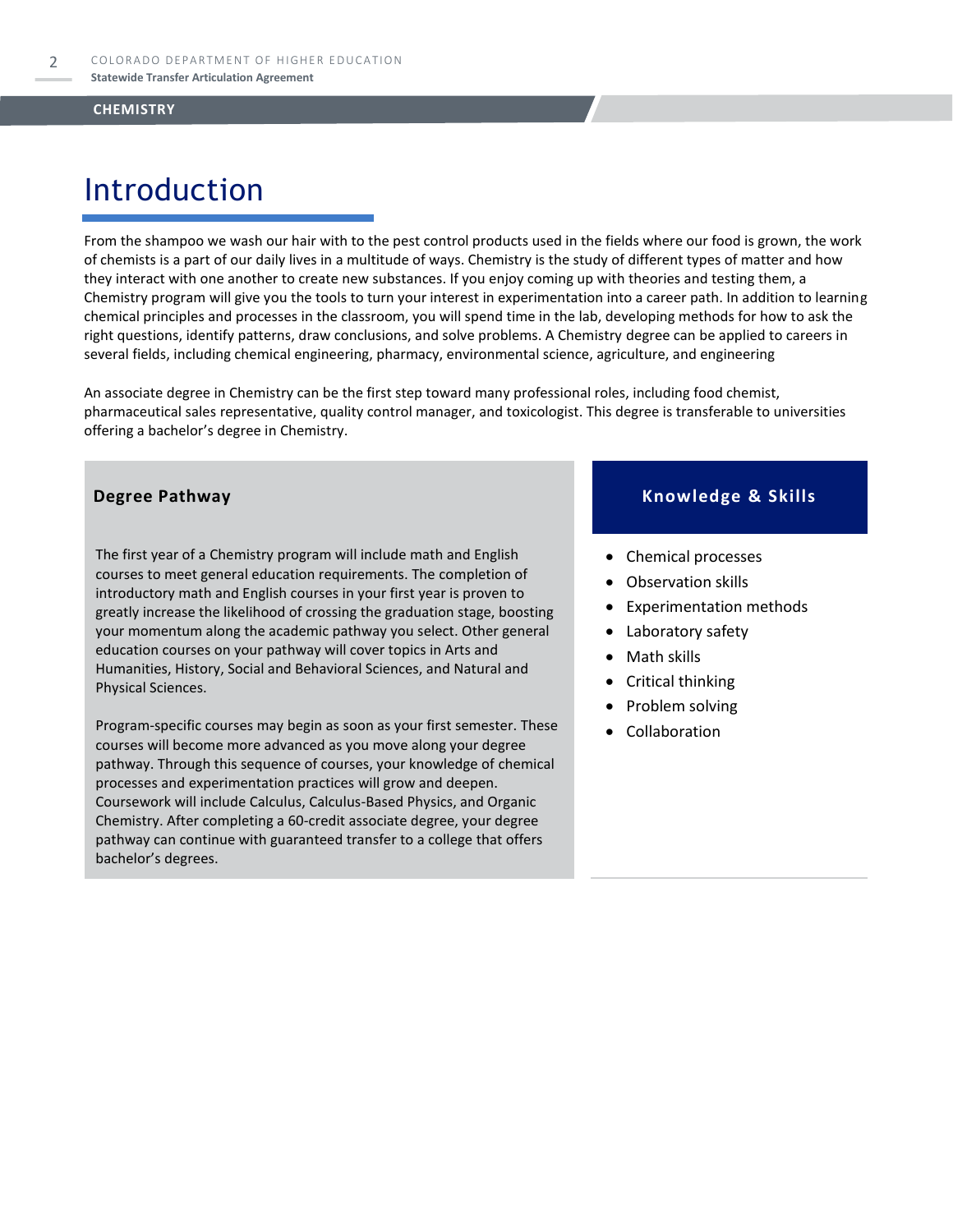## Participating Institutions

### **Earn an Associate Degree with Designation (DwD)**

*From one of these Colorado public community/junior colleges*

**Aims Community College** [A.S. Chemistry] **Arapahoe Community College** [A.S. Chemistry] **Colorado Mountain College** [A.S. Chemistry] **Community College of Aurora** [A.S. Chemistry] **Community College of Denver** [A.S. Chemistry] **Front Range Community College** [A.S. Chemistry]

**Northeastern Junior College** [A.S. Chemistry] **Otero College** [A.S. Chemistry] **Pikes Peak Community College** [A.S. Chemistry] **Pueblo Community College** [A.S. Chemistry] **Red Rocks Community College** [A.S. Chemistry]

### **Earn a Bachelor's Degree**

*From one of these Colorado public four-year institutions*

**Adams State University**  [B.S. Chemistry]

**Colorado Mesa University**  [B.S. Chemistry]

**Colorado State University-Ft Collins**  [B.S. Chemistry]

**Colorado State University-Pueblo**  [B.S. Chemistry]

**Fort Lewis College**  [B.S. Chemistry; Chemistry option]

**Metropolitan State University of Denver**  [B.A./B.S. Chemistry]

**University of Colorado Boulder**  [B.A. Chemistry]

**University of Colorado Colorado Springs** [B.A./B.S. Chemistry]

**University of Colorado Denver** [B.S. Chemistry]

**University of Northern Colorado** [B.S. Chemistry; Biochemistry, Chemistry, Forensic Science, Industrial Chemistry, Pre-Health emphases]

**Western Colorado University** [B.A. Chemistry; General Chemistry, Biochemistry emphases]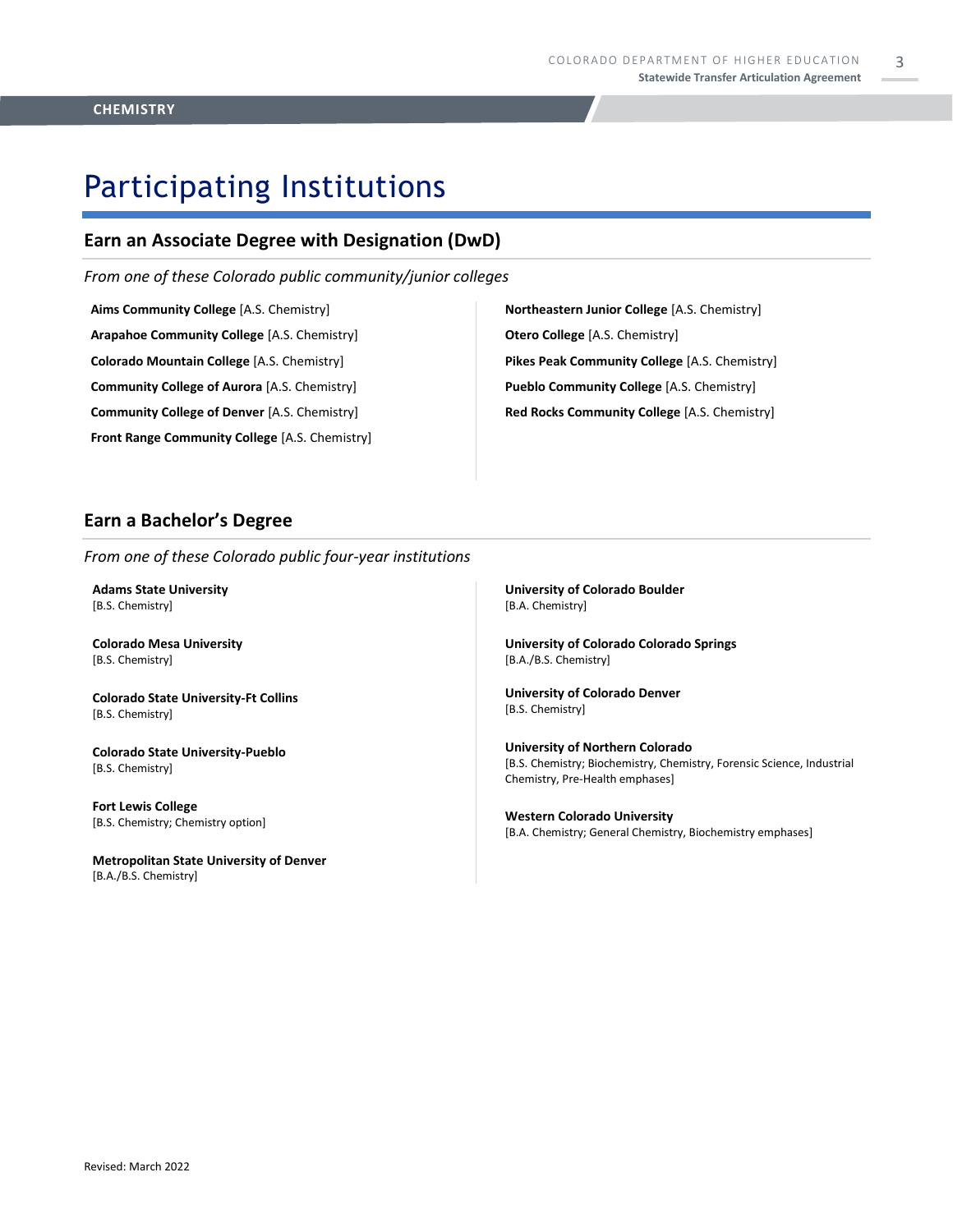# Prescribed Curriculum

### **CHEMISTRY**

| Required Courses that Fulfill General Education Requirements*<br><b>30 CREDIT HOURS</b> |                               |                                                                                                  |                                                                                                                                                                              |  |
|-----------------------------------------------------------------------------------------|-------------------------------|--------------------------------------------------------------------------------------------------|------------------------------------------------------------------------------------------------------------------------------------------------------------------------------|--|
|                                                                                         | <b>Credit</b><br><b>Hours</b> | <b>Community College</b><br>Course No.                                                           | <b>Course Title or Category</b>                                                                                                                                              |  |
| (Written)<br>Communication                                                              | 6                             | ENG 121/1021 and<br>ENG 122/1022<br><b>OR</b><br>ENG 122/1022 and a<br>GT Pathways CO3<br>course | English Composition I (GT-CO1) and English Composition II (GT-<br>CO <sub>2</sub><br><b>OR</b><br>English Composition II (GT-CO2) and a GT Pathways CO3 course<br>$(GT-CO3)$ |  |
| <b>Mathematics</b>                                                                      | 5                             | MAT 201/2410                                                                                     | Calculus I (GT-MA1)                                                                                                                                                          |  |
| <b>Arts &amp; Humanities</b>                                                            | 3                             |                                                                                                  | One GT Pathways Arts & Humanities course (GT-AH1, GT-AH2, GT-<br><b>AH3, GT-AH4)</b>                                                                                         |  |
| <b>History</b>                                                                          | 3                             |                                                                                                  | One GT Pathways History course (GT-HI1)                                                                                                                                      |  |
| Social &<br><b>Behavioral Sciences</b>                                                  | 3                             |                                                                                                  | One GT Pathways Social & Behavioral Sciences course (GT-SS1, GT-<br><u>SS2, GT-SS3</u>                                                                                       |  |
| Natural &<br><b>Physical Sciences</b>                                                   | 5                             | CHE 111/1111                                                                                     | General College Chemistry I w/Lab (GT-SC1)                                                                                                                                   |  |
| 5<br>CHE 112/1112                                                                       |                               | General College Chemistry II w/Lab (GT-SC1)                                                      |                                                                                                                                                                              |  |

#### Additional Required Courses **29** CREDIT HOURS

|                     | rigantionial incident calcoarses |              |                                           |
|---------------------|----------------------------------|--------------|-------------------------------------------|
| <b>Content Area</b> | <b>Credit</b><br><b>Hours</b>    | Course No.   | <b>Course Title</b>                       |
| <b>Mathematics</b>  | 5                                | MAT 202/2420 | Calculus II (GT-MA1)                      |
|                     | 4                                | MAT 203/2430 | Calculus III (GT-MA1)                     |
| <b>Physics</b>      | 5                                | PHY 211/2111 | Physics: Calculus-based I w/Lab (GT-SC1)  |
|                     | 5                                | PHY 212/2112 | Physics: Calculus-based II w/Lab (GT-SC1) |
| Organic Chemistry** |                                  | CHE 211/2111 | Organic Chemistry I w/Lab                 |
|                     |                                  | CHE 212/2112 | Organic Chemistry II w/Lab                |

Electives **1** CREDIT HOUR

Total **60** CREDIT HOURS

#### **\*Notes:**

1. This statewide transfer articulation agreement in Chemistry does not fulfill requirements for the GT Pathways general education curriculum or the Associate of Science degree prior to transfer; however, this agreement does guarantee a student, if admitted, junior standing and completion of the baccalaureate degree within an additional 60 semester hours at the receiving institution. 2. Completion of the receiving institution's lower division general education requirements is fulfilled only under the condition that one GT Pathways-approved course in arts and humanities (AH1, AH2, AH3, or AH4) and one GT Pathways-approved course in social and behavioral sciences (SS1, SS2, or SS3) are successfully completed at the receiving institution within the first 30 hours or 12 calendar months.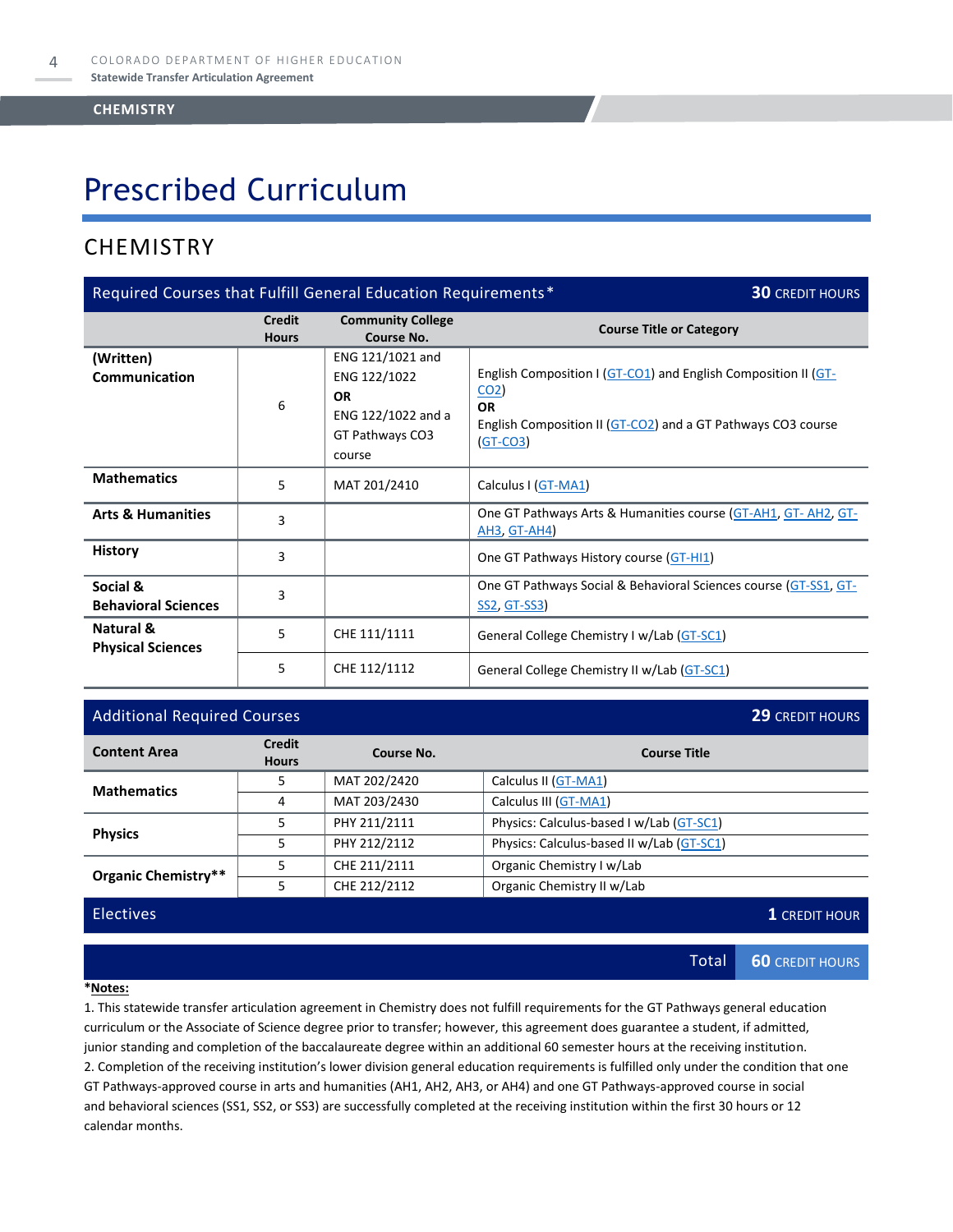5

#### **CHEMISTRY**

3. Students transferring to a four-year college/university under this Chemistry agreement are encouraged to 'reverse' transfer the one GT Pathways course in arts and humanities and the one GT Pathways course in social and behavioral sciences (Note #2 above) back to their community college in order to complete the GT Pathways general education program and to earn their Associate of Science degree with a Chemistry designation.

\*\*Lecture and laboratory portions of Organic Chemistry, CHE 211/2111 and 212/2112, must not be taken in an online delivery format.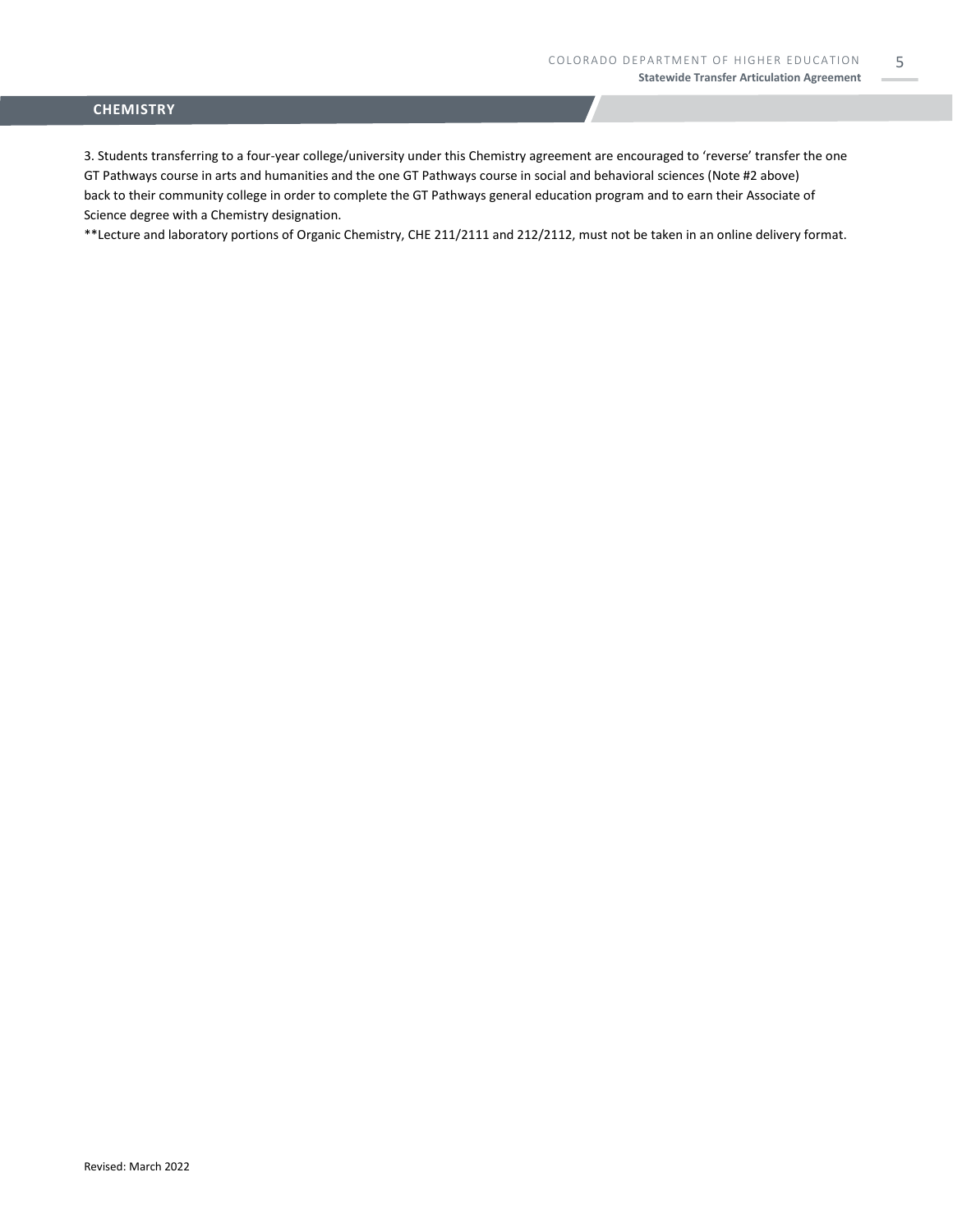# Course Planner

### CHEMISTRY DEGREE PLAN

#### STUDENT NAME

| Institution:                   |                   |                     |                     |                  |  |
|--------------------------------|-------------------|---------------------|---------------------|------------------|--|
| Semester                       | <b>Course No.</b> | <b>Course Title</b> | <b>Credit Hours</b> | <b>Completed</b> |  |
|                                |                   |                     |                     |                  |  |
|                                |                   |                     |                     |                  |  |
|                                |                   |                     |                     |                  |  |
|                                |                   |                     |                     |                  |  |
|                                |                   |                     |                     |                  |  |
|                                |                   |                     |                     |                  |  |
| <b>Total Credits Completed</b> |                   |                     |                     |                  |  |

| Institution:                   |                   |                     |                     |                  |  |
|--------------------------------|-------------------|---------------------|---------------------|------------------|--|
| Semester                       | <b>Course No.</b> | <b>Course Title</b> | <b>Credit Hours</b> | <b>Completed</b> |  |
|                                |                   |                     |                     |                  |  |
|                                |                   |                     |                     |                  |  |
|                                |                   |                     |                     |                  |  |
|                                |                   |                     |                     |                  |  |
|                                |                   |                     |                     |                  |  |
|                                |                   |                     |                     |                  |  |
| <b>Total Credits Completed</b> |                   |                     |                     |                  |  |

| Institution:                   |                   |                     |                     |                  |  |
|--------------------------------|-------------------|---------------------|---------------------|------------------|--|
| Semester                       | <b>Course No.</b> | <b>Course Title</b> | <b>Credit Hours</b> | <b>Completed</b> |  |
|                                |                   |                     |                     |                  |  |
|                                |                   |                     |                     |                  |  |
|                                |                   |                     |                     |                  |  |
|                                |                   |                     |                     |                  |  |
|                                |                   |                     |                     |                  |  |
|                                |                   |                     |                     |                  |  |
| <b>Total Credits Completed</b> |                   |                     |                     |                  |  |

| Institution:                   |                   |                     |                     |                  |  |
|--------------------------------|-------------------|---------------------|---------------------|------------------|--|
| Semester                       | <b>Course No.</b> | <b>Course Title</b> | <b>Credit Hours</b> | <b>Completed</b> |  |
|                                |                   |                     |                     |                  |  |
|                                |                   |                     |                     |                  |  |
|                                |                   |                     |                     |                  |  |
|                                |                   |                     |                     |                  |  |
|                                |                   |                     |                     |                  |  |
|                                |                   |                     |                     |                  |  |
| <b>Total Credits Completed</b> |                   |                     |                     |                  |  |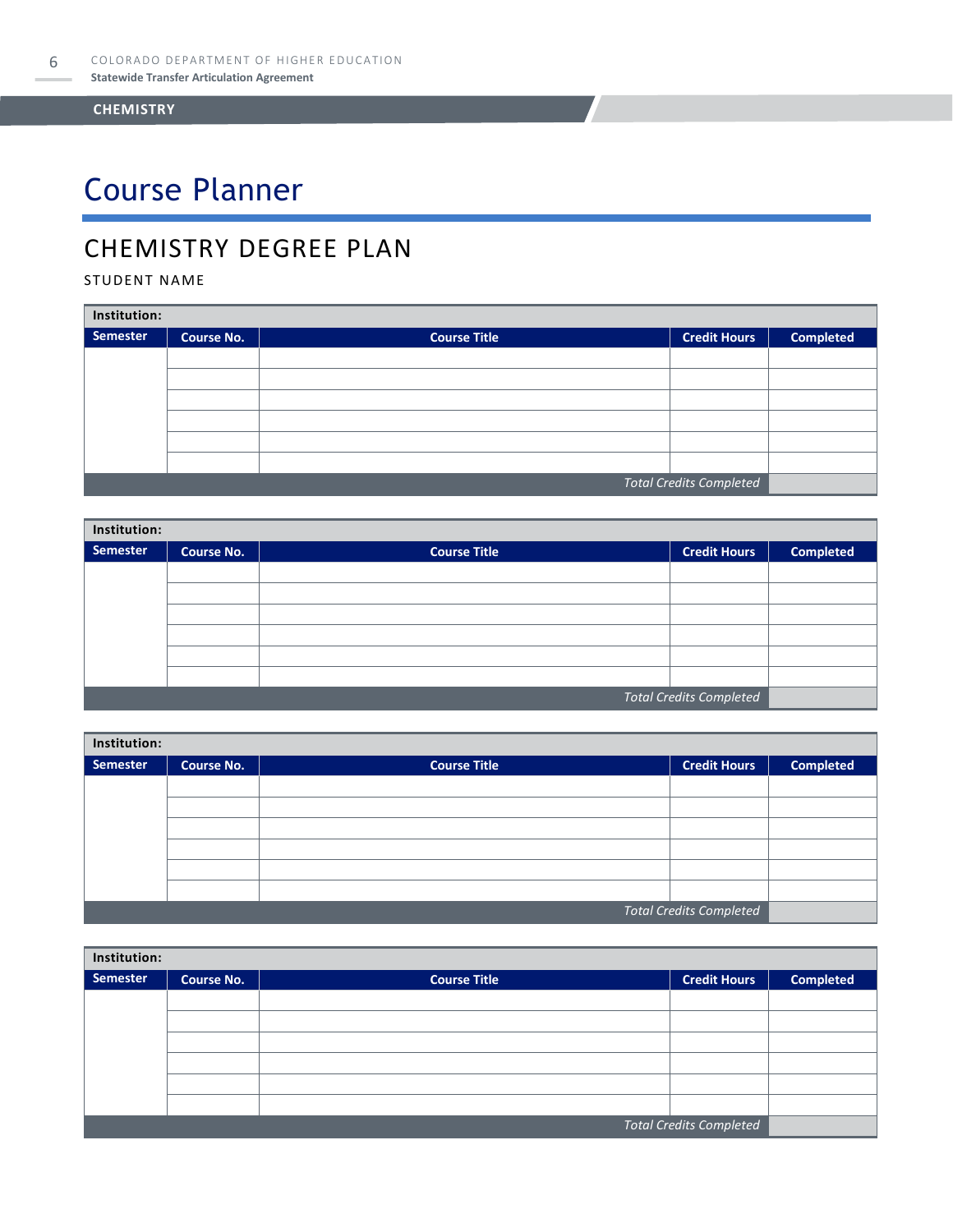## Contractual Language

#### **INTRODUCTION**

A statewide transfer articulation agreement identifies the community college courses students need to take in order to graduate from a community college with a 60-credit Associate of Arts (AA) or Associate of Science (AS) degree with designation (DwD). Students are responsible for informing the admissions counselor or transfer advisor at their receiving four-year institution that they are completing a DwD.

It is important for students to understand that completion of an AA or AS degree within two years requires them to complete an average of 15 credits per semester (or 30 credits per year). Also, research shows that students who take classes in their major area within their first 30 credit hours are more likely to persist and graduate.

The guarantees and limitations below describe the minimum requirements to which all participating institutions have agreed. Students who believe an institution is not meeting the guarantees described below can file a complaint with the [CDHE.](https://highered.colorado.gov/filing-student-complaint)

#### **GUARANTEES**

**Please note that this statewide transfer articulation agreement in Chemistry neither fulfills the graduation requirements for the AS degree nor the GT Pathways general education curriculum. Not completing the GT Pathways general education curriculum and the AS degree alters the standard guarantees afforded to community college students when compared to other statewide transfer articulation agreements. However, this Chemistry transfer articulation agreement is designed to provide the guarantees at the time of transfer.**

Students who complete a DwD pursuant to the prescribed curriculum in this statewide transfer articulation agreement **and** pass all 60 credits with a C- or higher **and** are admitted to the receiving institution's corresponding degree program (see cover page) are guaranteed the following:

- 1. Junior standing with no more than 60 remaining credits to meet the graduation requirements for the baccalaureate degree program covered by this articulation agreement.
- 2. Completion of the receiving institution's lower division general education requirements as defined by the GT Pathways curriculum.
- 3. The same graduation requirements as students who begin and complete this degree program at the four-year institution.
- 4. Admission to all Colorado public baccalaureate awarding institutions (*except* Colorado School of Mines) is guaranteed to applicants who have completed any AA or AS degree from a Colorado public two-year institution after high school graduation, provided certain requirements are met. To see these requirements, please refer to the Colorado Commission on Higher Education's Admissions [Standards Policy](https://highered.colorado.gov/sites/highered/files/2020-03/i-partf_0.pdf), section titled "Guaranteed Transfer Admissions" [here.](https://highered.colorado.gov/educators/policy-funding/cche-policies-procedures) Please note: Students transferring to a University of Colorado institution (Boulder, Colorado Springs, Denver) must satisfy the CU System's MAPS (Minimum Academic Preparation Standards) requirement.
- 5. Per the Commission's Prior [Learning Assessment](https://highered.colorado.gov/sites/highered/files/2020-03/i-partx.pdf) policy, section 2.07, and pursuant to Colorado Revised Statutes §23-1-108 (7)(b)(II)(A), "a state institution of higher education that admits as a junior a student who holds an associate of arts degree, associate of applied science degree, or associate of science degree that is the subject of a statewide degree transfer agreement shall not require the student to complete any additional courses to fulfill general education requirements", and that the receiving institution of higher education is responsible for the total cost of tuition "for any credit hours that exceed the total credit hours required for a native student or that extend the total time to receive the degree beyond that required for a native student".
- 6. The Commission's Prior Learning Assessment policy also states "every Colorado public institution of higher education shall accept in transfer from within the institution and from other state institutions of higher education prior learning assessment credit awarded for GT Pathways requirements" (section 3.01), and "Colorado public institutions of higher education shall not prohibit students from meeting general education/GT Pathways requirements with prior learning assessment credit" (section 3.02).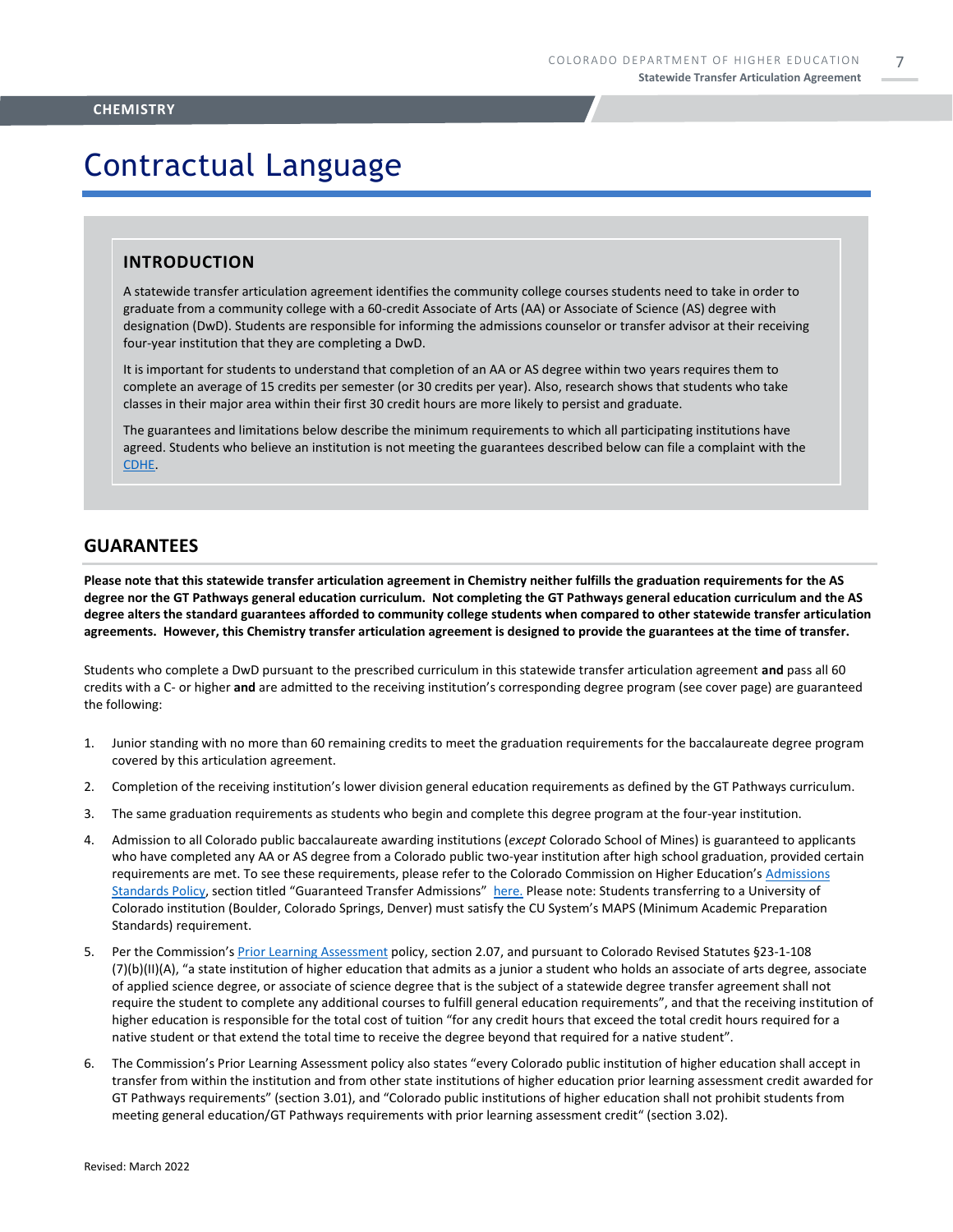#### **LIMITATIONS**

- 1. Students must meet all admission and application requirements at the receiving institution including the submission of all required documentation by stated deadlines. Students are advised to consult with the Office of Admissions at the institution to which they intend to transfer.
- 2. Only courses with grades of C- or higher are guaranteed to transfer.
- 3. Admission to a receiving institution does not guarantee enrollment in a specific degree program. Some programs at receiving institutions have controlled entry due either to space limitations or academic requirements.
- 4. The credit and course transfer guarantees described in this agreement apply to the specific degree programs covered by this agreement (see cover page). If the student changes majors, receiving institutions will evaluate application of the courses designated in this agreement to other degree programs on a course-by-course basis.
- 5. Students are allowed to use credits awarded by exam, such as AP (Advanced Placement) and IB (International Baccalaureate), as long as those exams are listed on the exam table[s here,](https://highered.colorado.gov/get-credit-for-what-you-already-know) or may use challenge exams to fulfill GT Pathways requirements (not necessarily major requirements) and those credits are guaranteed to transfer and apply to GT Pathways requirements at the receiving institution per the Colorado Commission on Higher Education's Policy I, X: Prior Learning Assessment. See the [entire policy](https://highered.colorado.gov/sites/highered/files/2020-03/i-partx.pdf) for more information.
- 6. The receiving institution shall accept all applicable credits earned within ten years of transfer to the receiving institution. Credits earned more than ten years earlier will be evaluated on a course-by-course basis.
- 7. All the courses a student needs to take in the associate degree program covered by this statewide transfer articulation agreement are listed in the prescribed curriculum. Course substitutions are allowed as long as the student and both the sending and receiving institutions agree to the substitution; such agreement should be documented in writing and the student should keep a copy until the baccalaureate degree is conferred. Note that if students substitute a course, then this is no longer a statewide agreement and some of the guarantees are only for the receiving institution that agreed to the substitution. **Any additional courses taken in the discipline covered by this agreement might not count toward the requirements of the major at the receiving institution.** Students can avoid this problem by taking no more courses in the discipline beyond those identified in the prescribed curriculum. STUDENTS SHOULD CONSULT THE PROGRAM ADVISOR AT THE RECEIVING INSTITUTION FOR GUIDANCE. Any advisement from an academic advisor should be obtained IN WRITING.
- Students seeking K-12 teacher licensure may not use this agreement because teacher preparation programs have different requirements for educator licensure.

*Because of the limitations above, students must consult with the Office of Admissions at the institution to which they are transferring.*

#### **Addendum to Agreement**

Students who do not complete an AA/AS degree can use the prescribed curriculum in a statewide transfer articulation agreement as a common advising guide for transfer to all public institutions that offer the designated bachelor's degree program. Please note the following:

- 1. Students are guaranteed application of general education courses completed with a C- or higher in the prescribed curriculum in this agreement up to the established maximum in each GT Pathways content area.
- 2. Except in special cases (e.g., the partial completion of a required sequence of courses or variation in the number of credit hours institutions award for course equivalents), students can expect that courses specified within the prescribed curriculum in this agreement, successfully completed with a C- or higher, will fulfill the relevant course requirements in the designated major.
- 3. Receiving institutions will evaluate all courses other than those specified in this agreement on a course-by-course basis.

Students transferring without a completed AA/AS degree must consult with the Office of Admissions at the institution to which they are transferring to review the issues identified above, and to make sure they meet all admission and application requirements at the receiving institution, including the submission of all required documentation by stated deadlines.

This agreement will be reviewed by disciplinary faculty no less frequently than every five years. *The agreement will remain in force until such time as it is formally modified or terminated.*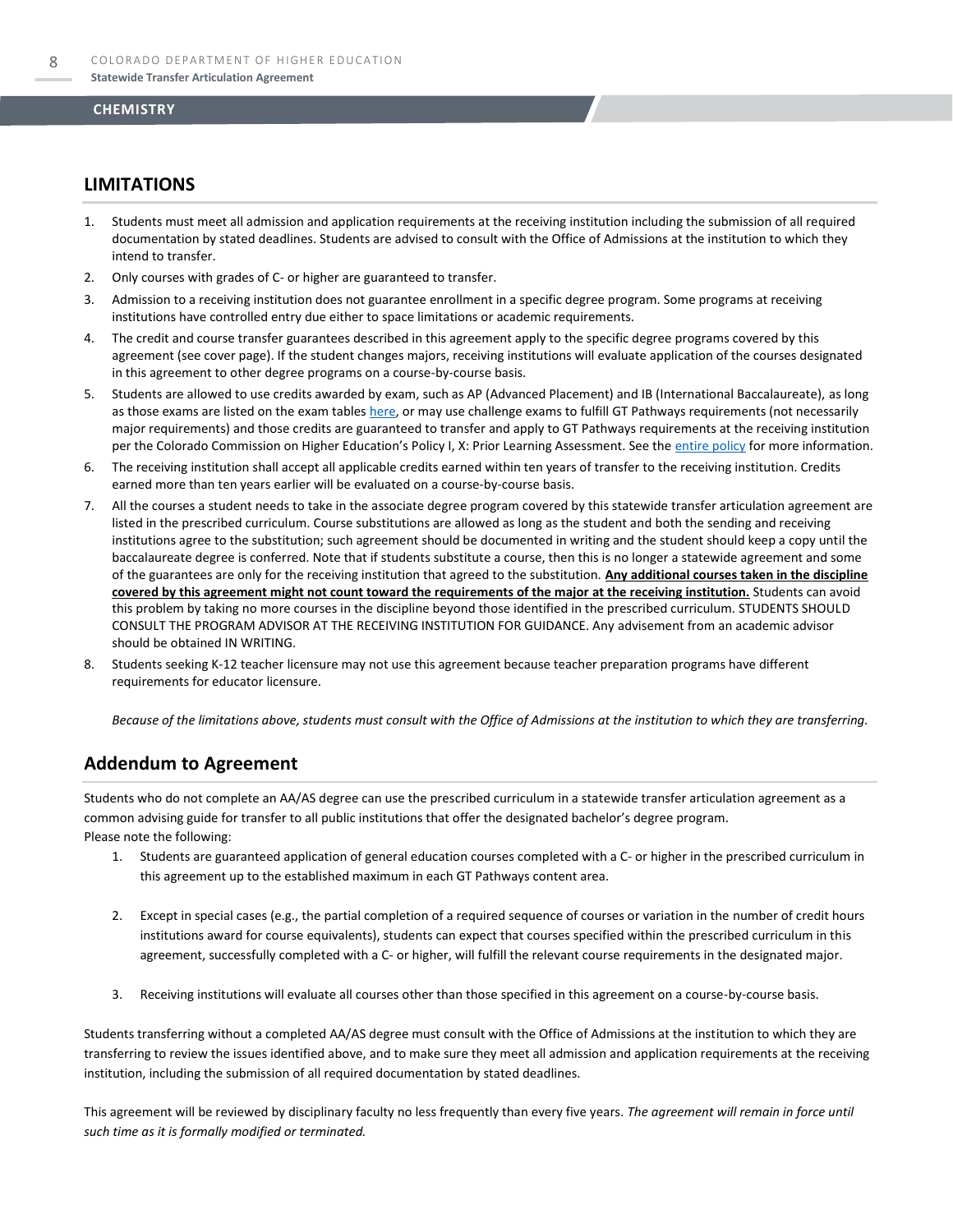The Department of Higher Education – in consultation with the General Education Council – may make minor technical changes to this agreement on behalf of participating institutions. The most current version of the agreement can be found on the [CDHE website.](https://highered.colorado.gov/transfer-degrees) Institutions that wish to join or withdraw from this agreement should consult the Division of Academic Affairs at the Colorado Department of Higher Education. Terms and processes are outlined in the Commission's policy on Statewide Transfer and GT Pathways, available at the [CDHE website.](https://highered.colorado.gov/educators/policy-funding/general-education-ge-council/gtpathways/transfer-agreements)

A paper or hard copy of this document may not be the most current version of the agreement—check th[e website](https://highered.colorado.gov/transfer-degrees) of the Colorado Department of Higher Education for the most current version.

*Signatures from institutional/system Chief Academic Officers for all participating institutions, as listed on the cover page, have signed this agreement. Signatures of Chief Academic Officers, who possess or have been delegated authority to enter into this agreement on behalf of their institution or institutions (in some cases by the institutional or system governing board), are on file in the Division of Academic Affairs at the Colorado Department of Higher Education.*